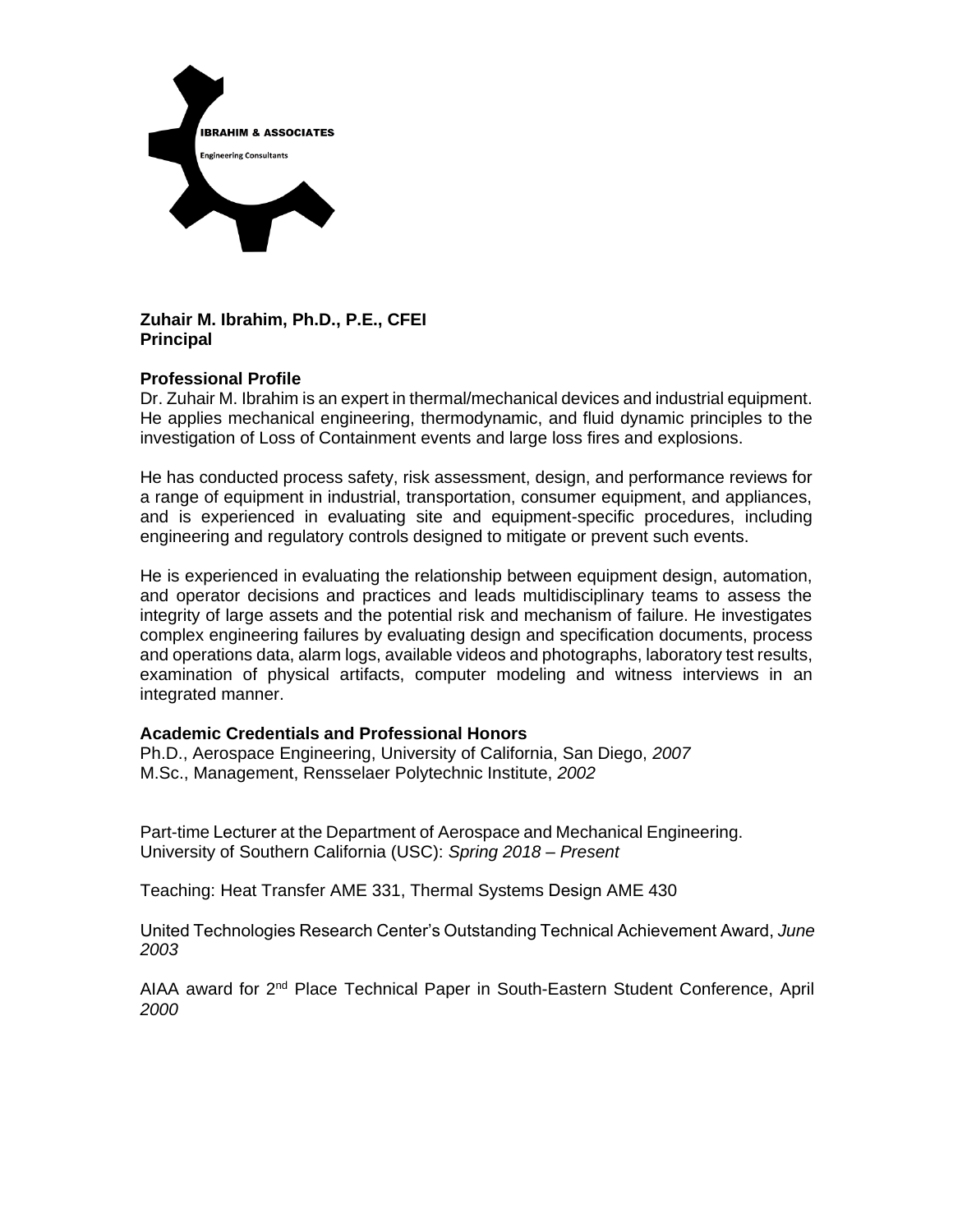

## **Licenses and Registrations**

Certified Fire and Explosion Investigator (CFEI) in accordance with the National Association of Fire Investigators (NAFI) National Certification Board per NFPA 921

Registered Professional Mechanical Engineer, California, #M 34508

Registered Professional Mechanical Engineer, Texas, #137621

Registered Professional Mechanical Engineer, Missouri, # 2020007670

Registered Professional Mechanical Engineer, Alabama, # 39002

Remote Pilot Airman Certificate, Federal Aviation Administration

TWIC Card, US Homeland Security – Transportation Security Administration

Commercial Energy Efficiency Auditor, Energy Audit Institute, # EA-12-704

Hazardous Waste Operations and Emergency Response Training (Per Cal-OSHA GISO 5192 and 29 CFR 1910.120); Confined Space Entry Training

Certificate in Helicopter Accident Investigation, University of Southern California

Certificate in Gas Turbine Accident Investigation, University of Southern California

Certificate in Centrifugal Compressor Design and Performance, Concepts NREC

Certified Master Scuba Diver, Professional Association of Diving Instructors—PADI

#### **Presentations and Publications**

Ibrahim Z., *An Engineering Investigation of a Recreational Trailer Explosion at Tannehill State Park, Alabama*, Forensic Engineering 8th Congress, ASCE, Austin, TX, December 2018

Ibrahim Z., Garner S., *Gas Turbine Common Issues, Failure Investigations, Root Cause Analyses, and Preventative Actions*, 2016 ASME Power & Energy Conference Charlotte, NC, June 26-30, 2016

Ibrahim Z. *Fire and explosion investigations*. Invited lecture, ME 499, Safe Product Design and Analysis, California State Polytechnic University, Pomona, CA, November 2014, May 2015.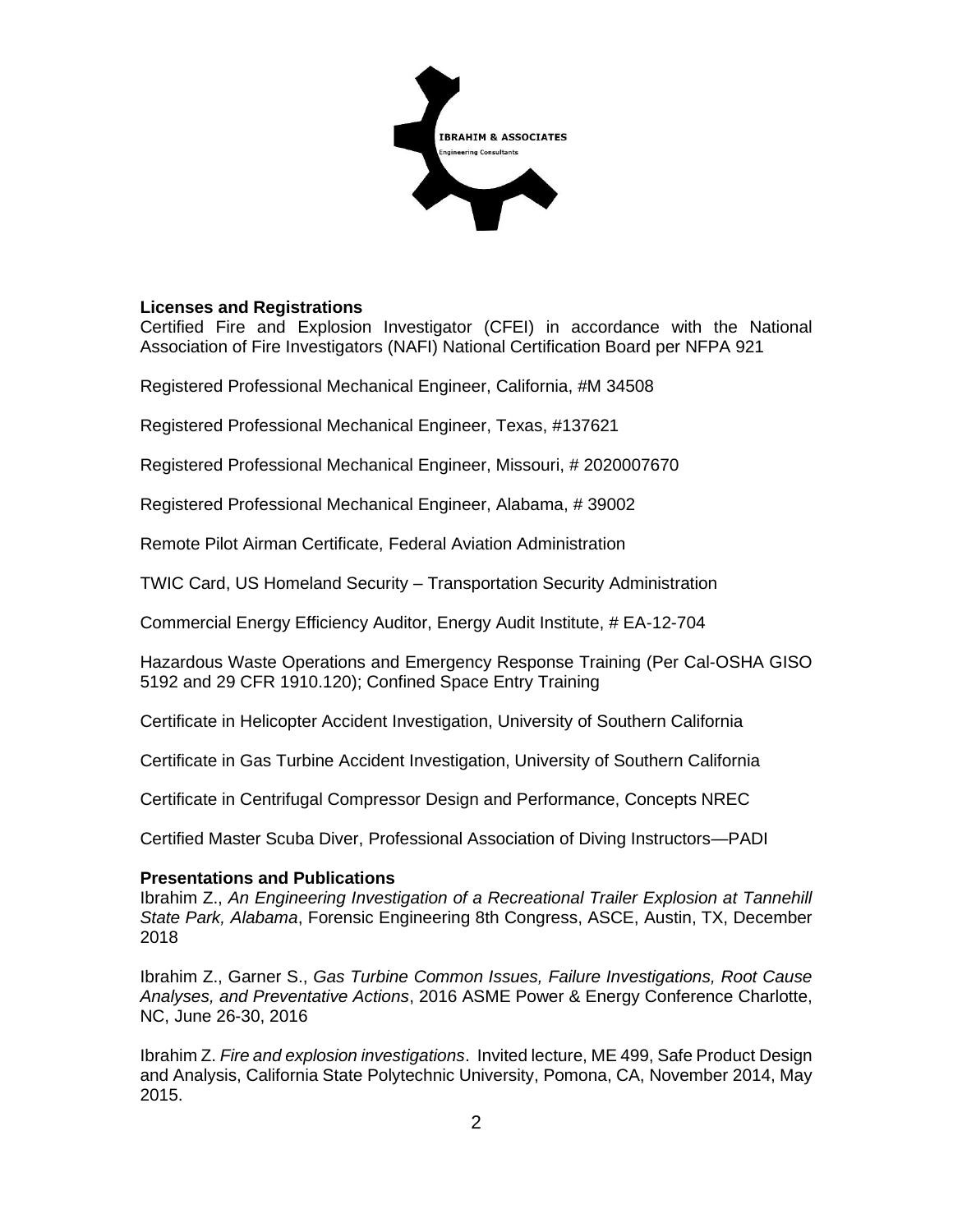

Ibrahim Z, Dennies D. *Gas turbines: Common issues, failure investigation and root cause*  analysis. Invited presentation at the 39<sup>th</sup> Combustion Turbine Operations Technical Forum (CTOTF-2014), San Diego, CA, 2014.

Ibrahim Z, Scott J. *Risk Analysis and Consequence Modeling for a Natural Gas Gathering Pipeline, and Metering Station Installation near Dallas Township, PA. AICHE 2013 Spring* Meeting & 9th Global Congress on Process Safety, April, 2013

Reza A, Ibrahim Z, Tillema D. *Engineering investigation of the 2011 explosion at a fireworks storage magazine in Oahu, Hawaii*. 40th Annual Conference on Explosives and Blasting Techniques, International Society of Explosives Engineers, February 2014.

Ibrahim Z, Stepan J, Slee D, Reza A. *Forensic examination, and failure analysis of a 220 MV step-up transformer fire*. Proceedings of ASME International Mechanical Engineering Convention & Exposition 2013, San Diego CA, November 15–21, 2013. Also: ASCE-ASME Journal of Risk and Uncertainty in Engineering Systems, Part B: Mechanical Engineering:

[\(http://risk.asmedigitalcollection.asme.org/article.aspx?articleid=2515208\)](https://office.lpiny.com/owa/redir.aspx?SURL=zODWZWI2MfcYfgGyG7MXz8evN57YmZ4GRRDMXcKSWYjK4pBt2ZjTCGgAdAB0AHAAOgAvAC8AcgBpAHMAawAuAGEAcwBtAGUAZABpAGcAaQB0AGEAbABjAG8AbABsAGUAYwB0AGkAbwBuAC4AYQBzAG0AZQAuAG8AcgBnAC8AYQByAHQAaQBjAGwAZQAuAGEAcwBwAHgAPwBhAHIAdABpAGMAbABlAGkAZAA9ADIANQAxADUAMgAwADgA&URL=http%3a%2f%2frisk.asmedigitalcollection.asme.org%2farticle.aspx%3farticleid%3d2515208)

Reza A, Ibrahim Z, Vaitekunas T. *Investigation and analysis of an explosion at the GOEX Black Powder Manufacturing Facility*. Chemical Engineering Transactions 2013; 31:475– 480. DOI: 10.33303/CET1331080. Also in Proceedings, 14<sup>th</sup> EFCE Symposium on Loss Prevention and Safety Promotion in the Process Industries, Florence, Italy, May 2013. Also published in Loss Prevention Bulletin 235 (IChemE), March 2014.

Reza A, Ibrahim Z. *Investigation of odour fade, and subsequent natural gas explosion at the San Diego Bayfront Hilton Hotel*. Chemical Engineering Transactions 2013; 31:523– 528. DOI: 10.33303/CET1331088. Also in Proceedings, 14<sup>th</sup> EFCE Symposium on Loss Prevention and Safety Promotion in the Process Industries, Florence, Italy, May 2013.

Ibrahim ZM, Williams FA, Buckley SG, Twardochleb CZ. *An acoustic-energy method for estimating the onset of acoustic instabilities in premixed gas-turbine combustors*. [Journal](http://journaltool.asme.org/Content/JournalDescriptions.cfm?journalId=7)  [of Engineering for Gas Turbines and Power 2](http://journaltool.asme.org/Content/JournalDescriptions.cfm?journalId=7)008 Sept; 130.

Reza A, Ibrahim Z. *Natural gas explosions*. Invited presentation to the Sempra Utilities Adjusters Training, October 2008.

Ibrahim ZM, Williams FA, Buckley SG, Twardochleb CZ. *A method for estimating the onset of acoustic instabilities in premixed gas-turbine combustors*. ASME Turbo Expo, Montreal, Canada, 2007.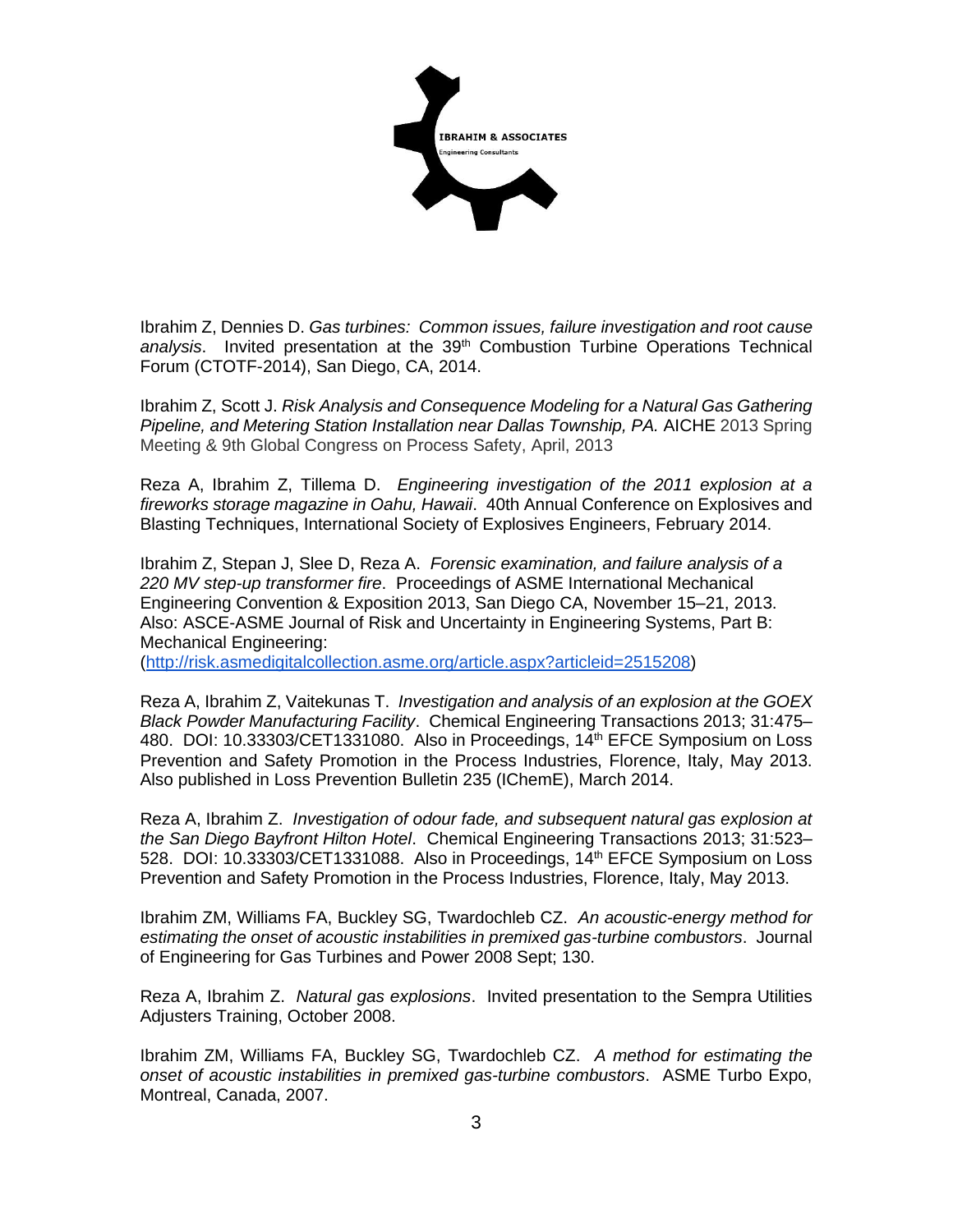

Ibrahim ZM, Williams FA, Buckley SG. *A study of combustion-driven acoustic instabilities*  in premixed gas-turbines using an acoustic energy framework. 5<sup>th</sup> Combustion Institute Meeting, San Diego, CA, March 2007.

Gharavi M, Ibrahim ZM, Borcher M, Williams FA, Buckley SG, Arellano LO. *Tunable diode laser measurements of equivalence-ratio fluctuations for premixed gas-turbine applications*. 5th Combustion Institute Meeting, San Diego, CA, March 2007.

Ibrahim ZM, Williams FA, Buckley SG, Lee JCY. *An acoustic energy approach to modeling combustion oscillations.* ASME Turbo-Expo, Barcelona, Spain, May 2006.

Ibrahim ZM, Landrum DB. *CFD modeling of regenerative cooling in a 15 K Fastrac rocket engine.* AIAA Southeast Region Student Conference, Savannah, GA, April 2000.

## **Selected Project Experience**

#### *Combined Heat and Power (CHP) Plant Performance Modeling*

Investigated performance and reliability issues for a CHP unit at a polyethylene foam manufacturer in California:

- Evaluating performance losses at a CHP facility
- Conducting site inspections
- Reviewing design calculations
- Modeling the power plant using Thermoflow suite (GT-Pro, GT- Master, and PEACE)
- Identifying design, component, and maintenance related issues

#### *Root Cause Investigation of a Gas Turbine Compressor Failure*

Investigated premature degradation in the performance of a 7FA unit in Nevada. Tasks included:

- Carried boroscope inspections
- Document compressor removal, and disassembly
- Identify components for metallurgical examination
- Review historical data for trends
- Witness metallurgy examination
- Identify likely root cause, and provided recommendations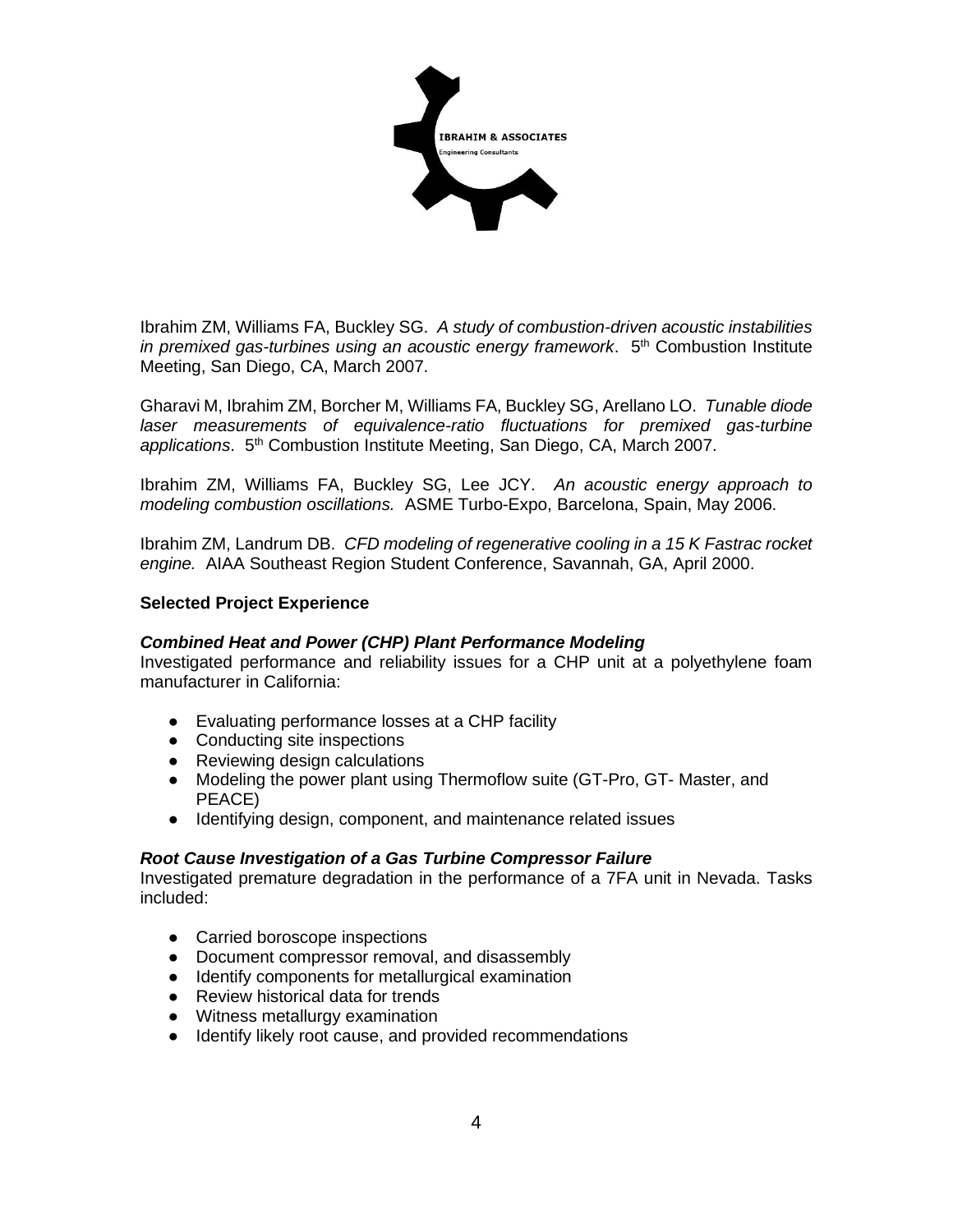

# *Transformer Fire*

Investigated the explosion of a 220 MV Hyundai transformer. The fire continued for 27 hours fueled by approximately 11,000 gallons of dielectric Hytran oil. The investigation was carried per C57.125 "Guide for Failure Investigation, Documentation, and Analysis for Power Transformers and Shunt Reactors." Tasks included:

- Preparation / Information Gathering
- Onsite inspection
- Internal inspection
- Teardown inspection
- Data analysis, and estimation of the overpressure

# *Gas Utility Project*

Experience in the gas pipeline industry including a 5-month effort to assist a large gas utility company with the implementation of a plan to validate the Maximum Allowable Operating Pressure (MAOP) for its gas transmission lines. Tasks included:

- Searching and organizing records relating to pipeline installation and repair
- Development of pipeline features lists (PFLs) and QC methods for ensuring quality
- Performing QC activities for the PFLs.

# *Odor Loss and Natural Gas Explosion at the San Diego Hilton Bay Front*

Investigated a natural gas explosion on May  $19<sup>th</sup>$ , 2008 at the  $5<sup>th</sup>$  floor mechanical room. Tasks included:

- Reviewing records of gas metering, and consumption
- Establishing a timeline from gas release to reaching lower explosive limits (LEL)
- Modeling over-pressure within the room
- Reviewing gas odorization, and loss of odor literature
- Estimating the odor adsorption rate in untreated (un pickled) steel pipes

# **Prior Experience**

Director, LPI Inc., 2016-2019 Managing Engineer, Exponent Inc., 2007-2016 Engineering Consultant, Solar Turbines Inc., 2005–2007 Research Engineer, United Technologies Research Center, 2000–2003 Country Consultant, United Nations Development Programme, 2002–2003